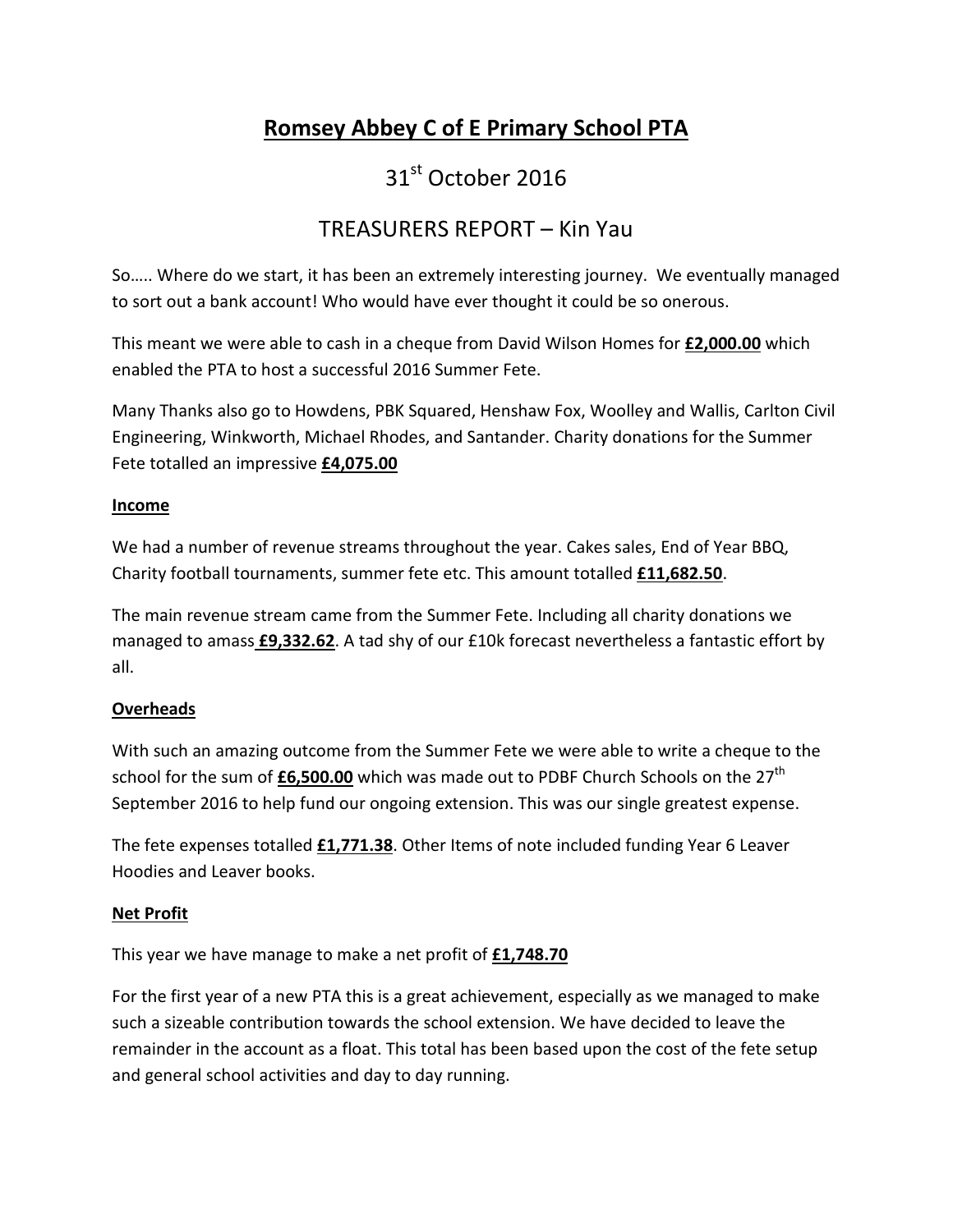# **Romsey Abbey C of E Primary School PTA**

# Balance Sheet as at 31/10/16

|                                     | 2016                        | 2015 |
|-------------------------------------|-----------------------------|------|
|                                     | £                           | £    |
| <b>Current Assets</b>               |                             |      |
| Cash at Bank                        | 98.79                       |      |
| Cash in Hand                        | 1649.91                     |      |
|                                     | 1748.70                     |      |
|                                     |                             |      |
| <b>Current Liabilities</b>          |                             |      |
|                                     | $\overline{0}$              |      |
|                                     | $\underline{\underline{0}}$ |      |
|                                     |                             |      |
| Financed by                         |                             |      |
| Income and Expenditure for the Year | £1748.70                    |      |
|                                     |                             |      |